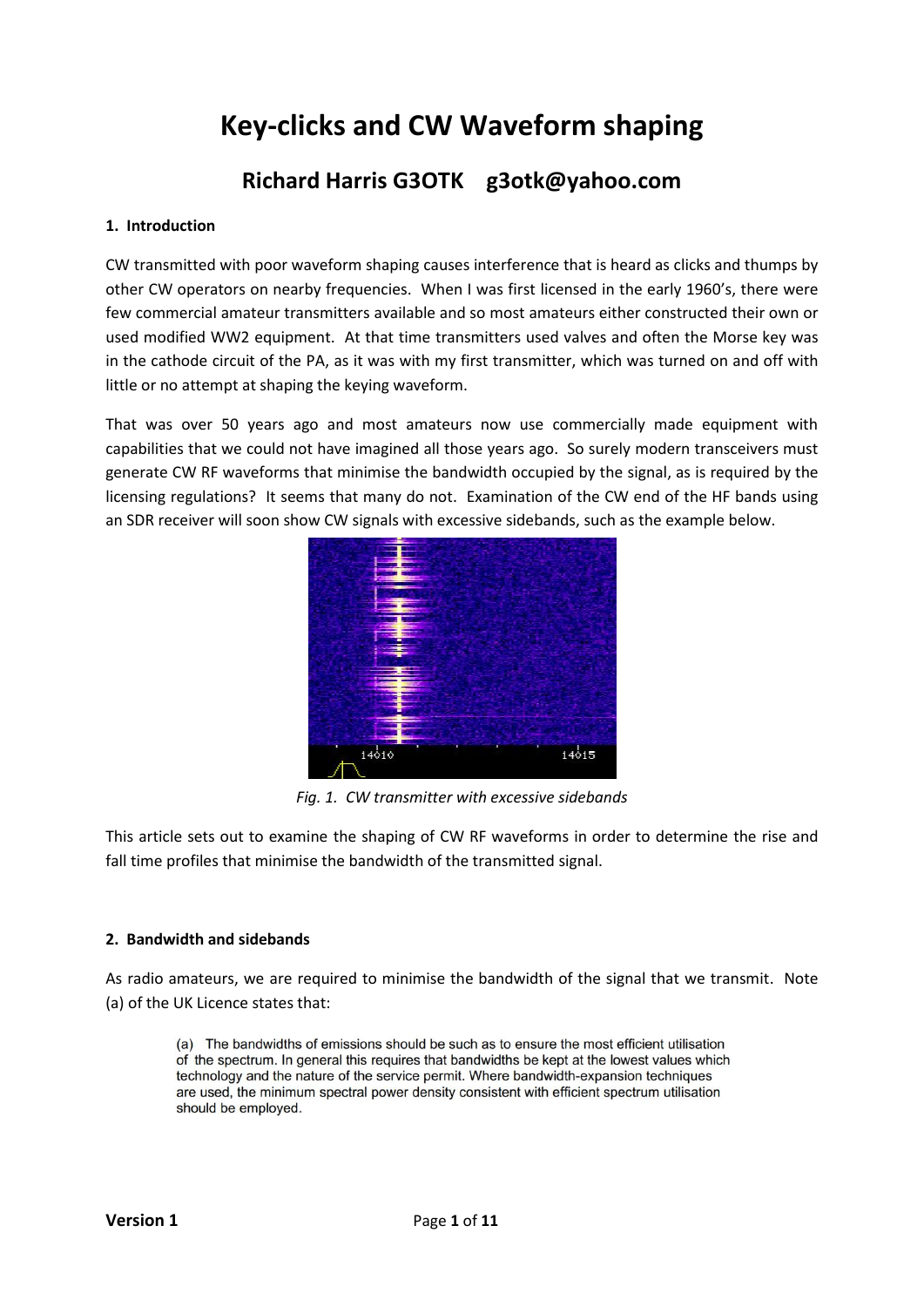It is well known that an amplitude modulated signal occupies a bandwidth twice that of the audio signal that is modulating the transmitter. Similarly, a CW signal occupies twice the bandwidth of the keying waveform.

For CW signals we must concern ourselves with two aspects, readability (by a human operator) and the bandwidth occupied. In reality, these tend to be mutually exclusive. CW signals with long rise and fall times occupy a small bandwidth but sound "soft" and may be difficult to read, whereas signals with short rise and fall times are easier to read under challenging conditions but occupy a greater bandwidth. A compromise must be made. The ARRL recognises this and suggests that CW signals on a fading communications circuit required faster rise and fall times, and consequently a greater transmitted bandwidth, than a non-fading circuit (Ref. 1).

There is also the question about the definition of "bandwidth" of a CW transmission. An attenuation limit needs to be specified but neither the ARRL, nor the RSGB in their UK band plan (Ref. 2), have defined a limit. The RSGB 2016 band plan states:

#### NOTES TO THE BAND PLAN

ITU-R Recommendation SM.328 (extract)

Necessary bandwidth: For a given class of emission, the width of the frequency band which is just sufficient to ensure the transmission of information at the rate and with the quality required under specified conditions.

For the purposes of this article I will set an attenuation level for CW bandwidth, which I derive as follows:

Consider a strong CW station which is registering S9 +30dB – by no means unusual. We want to work another station close to it that is registering S4 – not a particularly weak signal. Assuming 6dB per Spoint, then the wanted station is 60dB below the adjacent strong CW station. So I have adopted an attenuation of -60dB as the bandwidth limit. Key-clicks would still be audible but should not distract too much from the readability of the wanted signal.

There are two ways in which we could assess the effectiveness of the shape of the rise and fall times of a particular waveform. We can look at the amplitude of the sidebands of the worst case CW sequence, which is a continuous string of dots, in other words in the frequency domain. Alternatively we could look at the time domain, for example the effect of a keyed CW signal on a receiver tuned to an adjacent frequency. We will look at the frequency domain first.

A very long string of dots will produce discrete sidebands at multiples of the keying speed. The bandwidth used in this article is the frequency band that contains sidebands having amplitudes greater than -60dB relative to the transmitted signal. The rate at which amplitude of the sidebands falls off (and consequently the bandwidth) is mainly determined by the shape of the rise and fall time of the dots being sent. The actual keying speed for the same rise and fall shapes has only a minor effect on the bandwidth occupied by the signal, at least for rise and fall times that are only a small portion of the keyed waveform.

We will be analysing the sidebands of the keying waveform before it is used to key the RF waveform. The keyed RF waveform will occupy twice the band width (because it is amplitude modulation) and so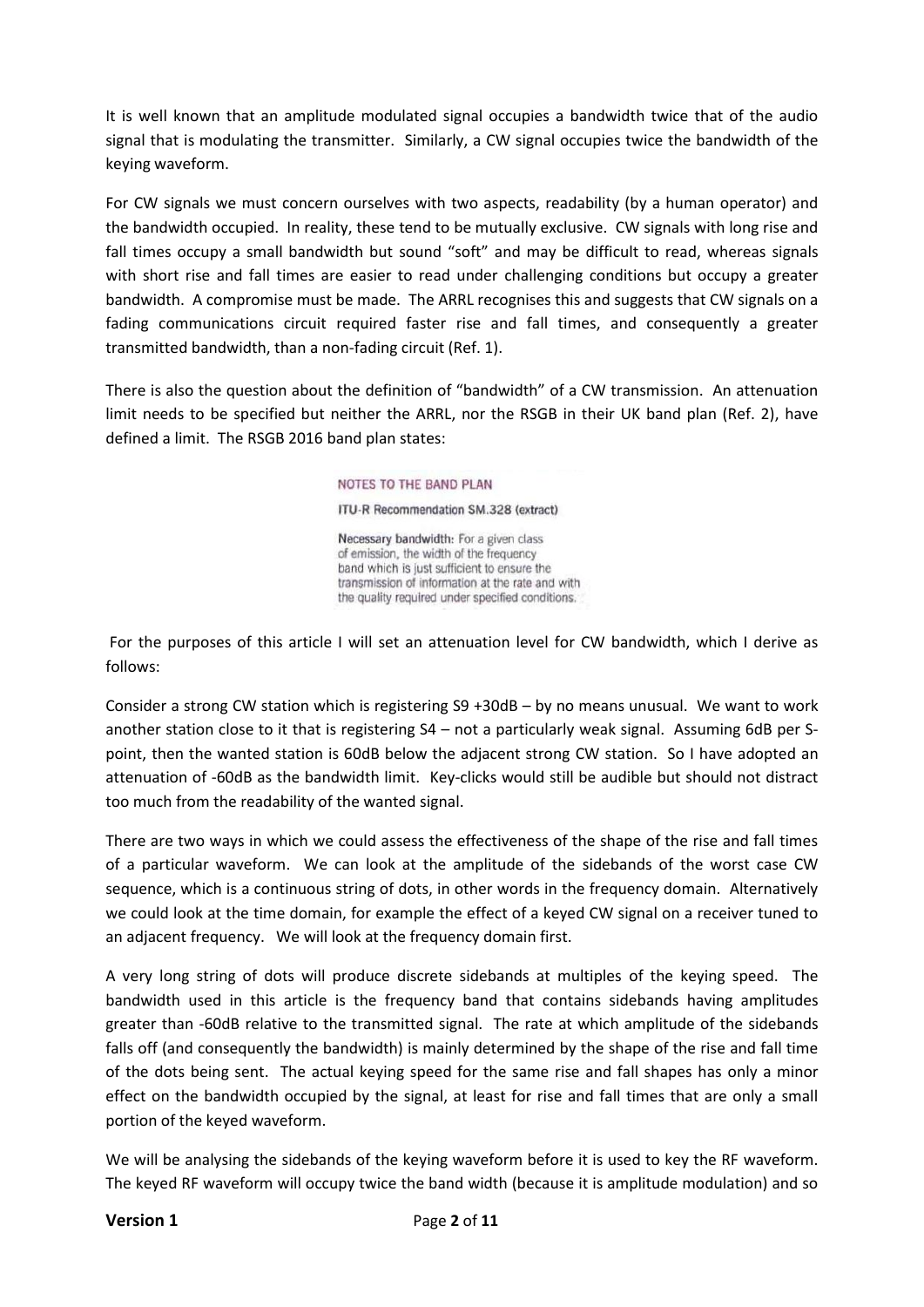key-clicks will extend above and below the transmitter frequency. One further point needs to be made. The shape of the rise and fall of the RF waveform must accurately reflect the waveform that we generate. If the RF signal is modulated early in the transmitter, then all of the following stages must be linear, which for a CW/SSB transceiver they should be. Keying the early stages of a CW-only transmitter using Class-C intermediate amplifiers or PA will "sharpen up" the waveform and destroy the good work that has been done by generating the optimum waveform. A Class-E PA (Ref. 3) is linear in the sense that the amplitude of the RF output is proportional to the supply voltage and so keying it by means of an appropriately shaped supply voltage will maintain the required RF waveform shape.

#### **3. Amplitude of harmonics of the keying waveform**

The worst case spreading of a CW signal is when a long string of dots is being sent. Fortunately, this situation is quite easy to analyse mathematically by means of a technique called the Fourier analysis. We can specify a keying speed and the shape of the rise and fall of the RF waveform and derive the amplitude of the harmonics of the waveform. Rather than work my way through the mathematics each time, I compiled a spread sheet that split one cycle of the waveform into 5,000 increments, multiplied each one by the appropriate sine and cosine for each harmonic and summed the result. Some of the rise and fall shapes waveforms were generated using a SPICE simulation program (Ref. 4) and I copied the SPICE output file and pasted it into the spread sheet to give the amplitude of the harmonics for those waveforms.

For this investigation we need to standardise on a keying speed. The Rad Com reviews of new transceivers do not show scope traces of the CW waveform but the ARRL reviews often do, albeit at 60wpm so that the timing relationship between the Morse key operation and RF output can be seen. However, most CW on the HF bands is sent at 30wpm or less and we will adopt this as the keying speed. This corresponds to a dot length and spacing between dots of 40ms giving a period of 80ms and a fundamental frequency of 12.5Hz.

The first waveform that we will consider is a plain on/off switching of the carrier. This keying waveform is shown in Fig 2(a) and the spectrum in Fig 2(b).





*Fig 2(a) Square waveform keying Fig2(b) Spectrum of square waveform keying*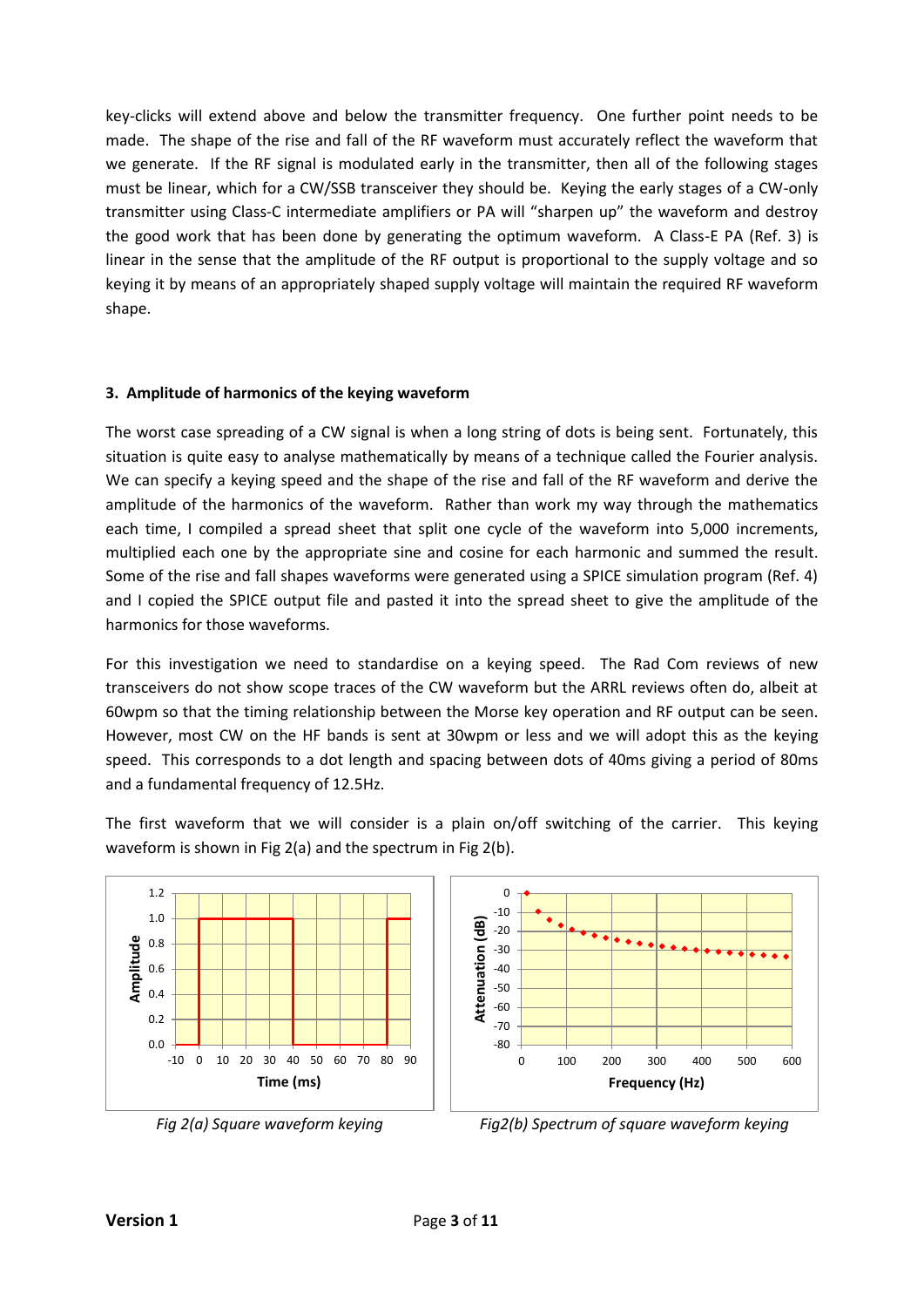This result for a square wave is well known - the harmonics fall off as the inverse of the harmonic number. The third harmonic is 1/3 of the amplitude of the fundamental and the fifth harmonic is 1/5 of the amplitude and so on. So -30dB is reached at 400 Hz, which gives a total bandwidth for -30dB of 800Hz. The harmonics reduce quite slowly with frequency and reach my suggested limit of -60dB at about 12.5 kHz, giving a transmitted bandwidth of 25 kHz. A continuous string of dots has a 1:1 mark:space ratio and such a waveform has no even numbered harmonics. Consequently the above graph shows only odd numbered harmonics. This will also be true of the other waveforms that we will consider.

Another quite well known result is that the harmonics of a triangular wave fall off as the inverse square of the harmonic number. This suggests that slowing down the rise and fall times to turn the waveform from a square wave into a trapezoidal waveform will reduce the bandwidth. So what should be the slope of the rise and fall of the waveform? The ARRL suggests that for a keying speed of 30wpm on a communications circuit with fading, a rise time of about 5ms is adequate and that for a good, non-fading circuit, 10ms is satisfactory. We will look at the requirement for a fading circuit.





*Fig 3(a) Trapezoidal waveform keying Fig3(b) Spectrum of trapezoidal waveform keying*

The trapezoidal keying waveform has a very significant improvement of 20dB over the square wave keying waveform at 500Hz. The problem with this waveform is the sudden changes in slope. If we make the change happen more slowly, then less bandwidth will be required.

We can devise many waveforms which have slower transitions but we need make a decision as to which one to choose. One waveform that has been suggested is the "raised cosine", which has a rising edge that is the part of a cosine from -180 to 0 degrees and a falling edge that is part of a cosine from 0 to +180 degrees. The slope changes continuously and I have chosen a raised cosine that has a maximum rate of change that is the same as the 5ms ramp above (Fig.  $4(a)$ ). For clarity I have just shown the rising edge – the falling edge will be similar.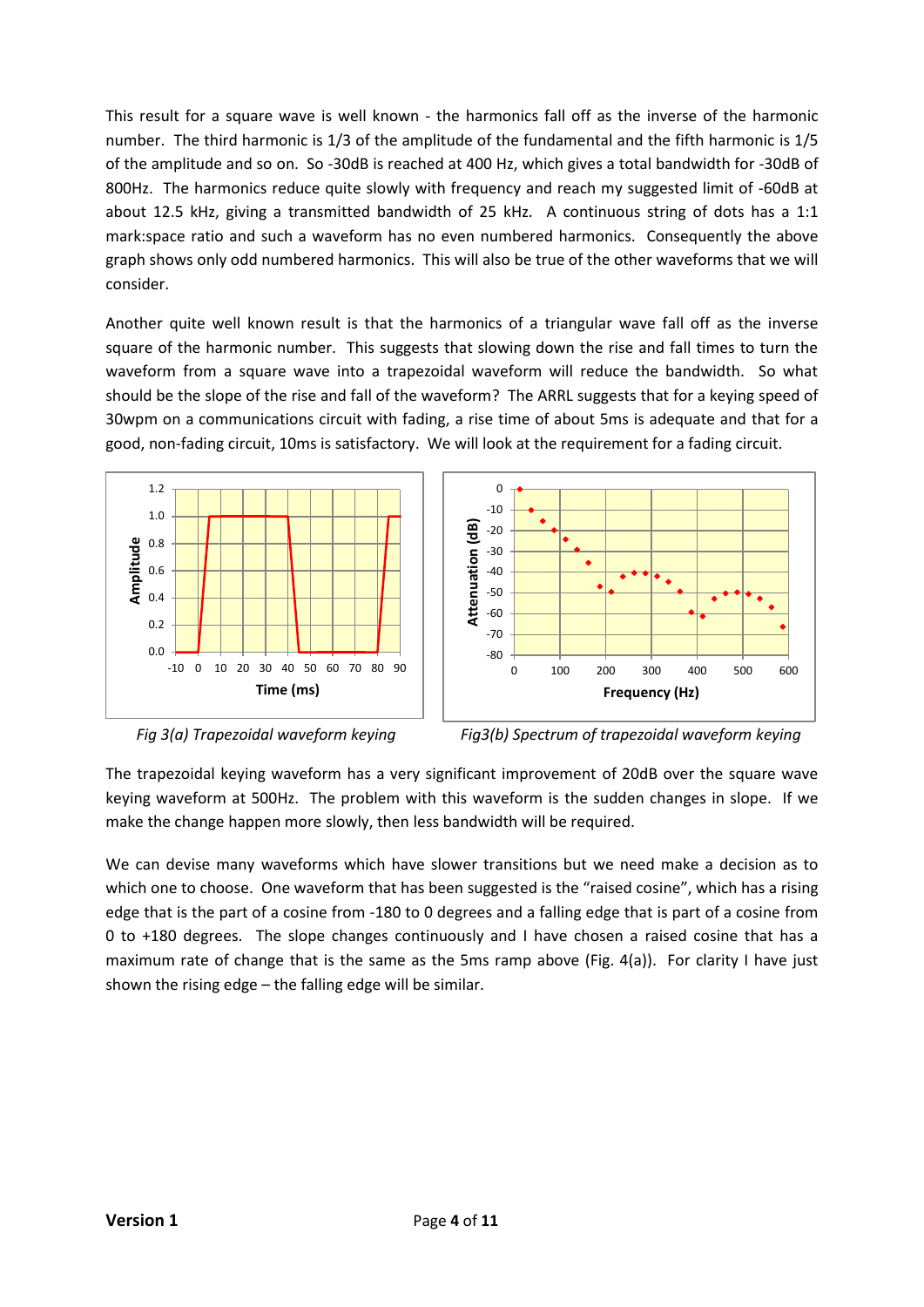



*Fig. 4(a) Raised cosine waveform keying Fig. 4(b) Spectrum of raise cosine waveform keying*

As you can see this is a big improvement over the trapezoidal waveform and the -60dB limit that we have set is reached at just under 300Hz, giving a transmitted bandwidth of 600Hz.

Can we do better than this? The answer is that, yes we can, although improvements may be small. On the other hand, if our keying speed is less than 30wpm then we can lengthen the rise and fall times of the keying waveform and this will make a significant reduction to the bandwidth.

As part of this project, I looked at various low pass filters to find one that has an output response to a step input (i.e. keying the input to the filter) that approximates to a raised cosine. I used SPICE to simulate these filters and copied the output file into an EXCEL spreadsheet that had the values for a raised cosine. I found that a filter with an output that closely matched a raised cosine is a four pole transitional Gaussian to 6dB low pass filter. The output of this filter and a raised cosine is shown below.



*Fig. 5. Comparison of 4 pole Gaussian to 6dB filter with a raised cosine*

The part of the Gaussian response between the amplitude 0.1 and 0.9 is a close approximation to the raised cosine with a maximum slope equivalent to the 5ms ramp but with an additional delay of about 1.2ms. The initial rate of change is less and the so required bandwidth is less. This Gaussian response is particularly attractive because it has almost no overshoot.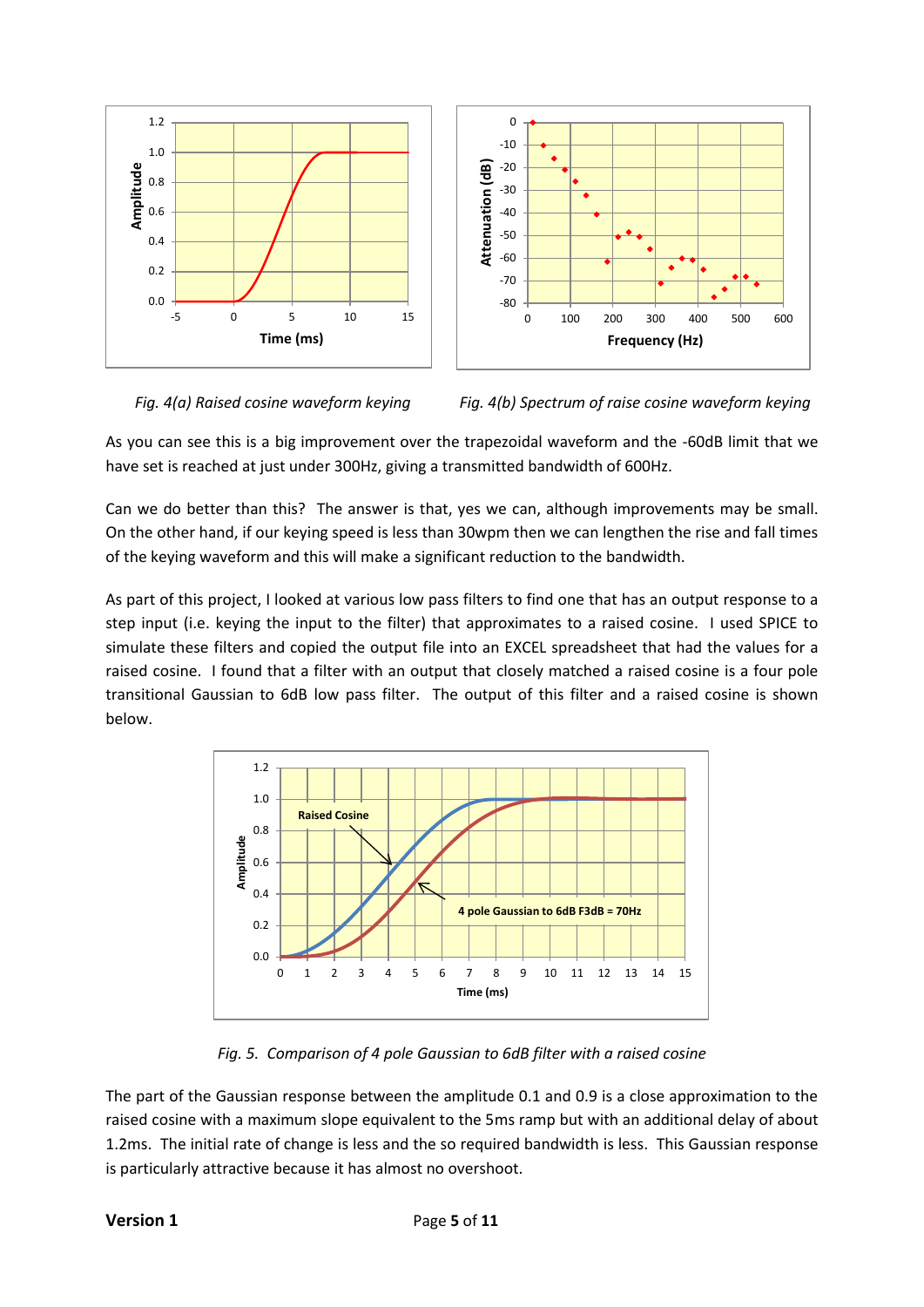

*Fig. 6(a) Gaussian waveform keying Fig. 6(b) Spectrum of Gaussian waveform keying*

The harmonics are below -60dB above 230Hz, which gives a transmitted bandwidth of 460Hz. We have followed the ARRL recommendation for 30wpm and a fading communication channel. If we key the transmitter at a slower rate (I prefer 20wpm or less), then we can scale the filter component values, decreasing the shaping filter -3dB frequency to perhaps to 35Hz.

### 4. **Transients caused by the keying waveform**

So far we have looked at the frequency spectrum of a continuous string of dots. We have seen that this can be analysed into a series of discrete frequencies that are multiples of the dot frequency. So it might be thought that if we tune a receiver either on the high side or low side of a CW signal that we will hear various audio tones due to these discrete frequencies. If the bandwidth is very narrow (a few Hertz), then we will hear a tone corresponding to one of the harmonics but in practice the bandwidth of receivers is much wider and a number of harmonics will be received. CW IF crystal filters often have bandwidths of 500Hz to 250Hz, although a receiver with digital processing may allow bandwidths of 200Hz or less to be used.

Let us imagine a receiver fitted with a 200Hz bandwidth IF filter with a good shape factor, tuned to a frequency 1kHz away from a CW station, so that we are just receiving the harmonics of the keying waveform that are between 900 and 1,100Hz away from the transmitting signal. We will demodulate the signal by placing our BFO exactly on the CW station's frequency. The response of the IF filter is effectively mapped down to audio. We can use SPICE to investigate what happens in the time domain.

We need to simulate an AF band pass filter that approximates to a typical IF filter response mapped down to audio. I designed a loss-less 5 pole Chebychev band pass audio filter with 0.1dB ripple and a 200Hz bandwidth at a centre frequency of 1kHz. This filter (Fig. 7) uses both series and parallel resonators to obtain a symmetrical response (when plotted against log-frequency). Fortunately, SPICE doesn't concern itself with whether such a filter can be easily constructed.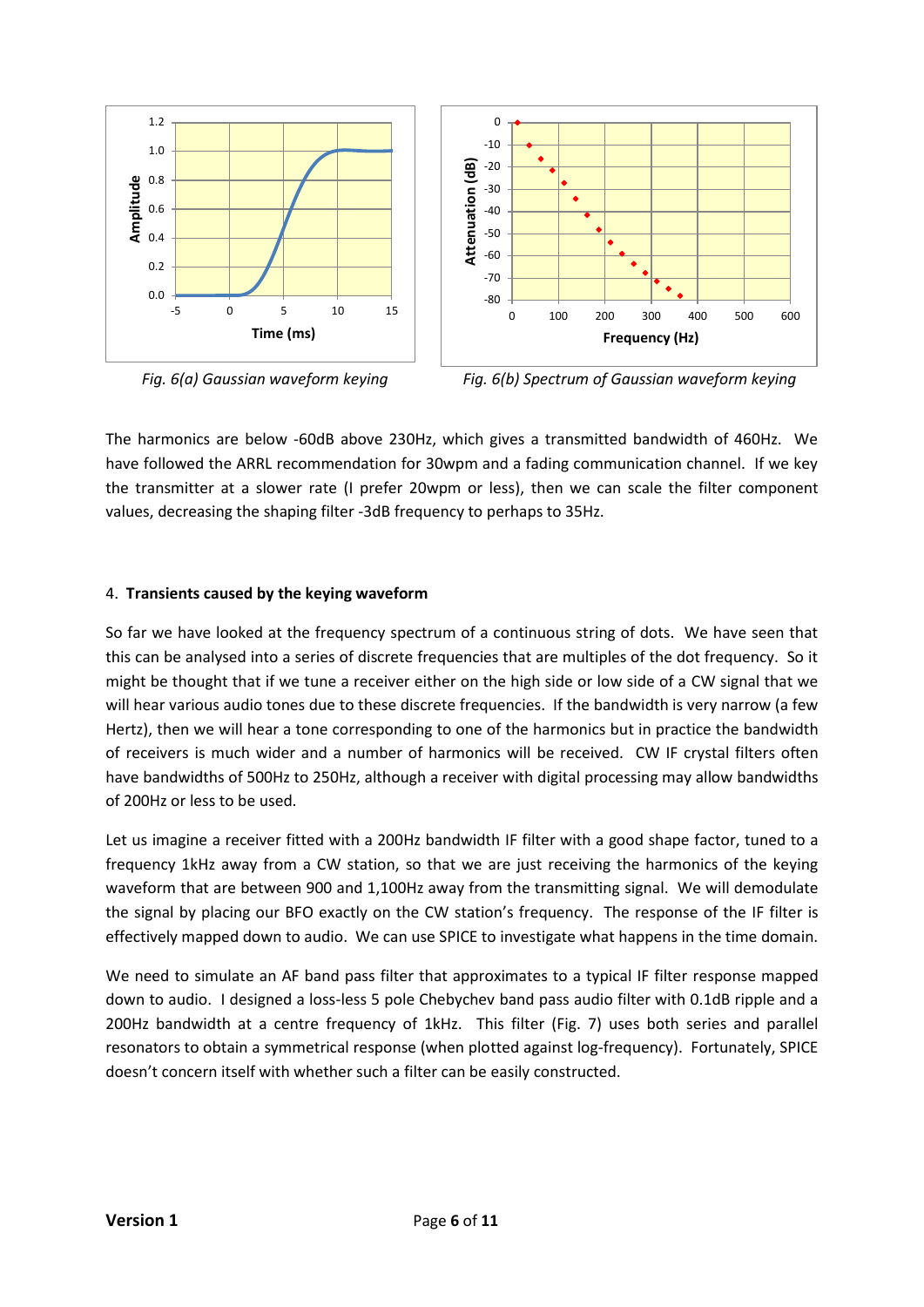

5P Chebychev 0.1dB Ripple Fc = 1kHz, Fbw = 200Hz, Rt = 1k/1k Lossless components



*Fig. 7. Audio filter circuit and response*

The group delay of the filter is about 6ms at the centre frequency, rising to about 12ms at the edges of the passband. A change in the input waveform will take several milliseconds before its effects are seen at the output.

The keying waveform, which for this exercise will be a trapezoid with 10ms rise and fall times, is applied to the input of the filter. SPICE predicts that the output of the filter will be as shown in Fig. 8. I have attenuated the keying waveform by 1,000 times so that both the input and the output can be displayed on the same graph.



*Fig. 8 Keying waveform (with an attenuation of 1,000 times) and filter output*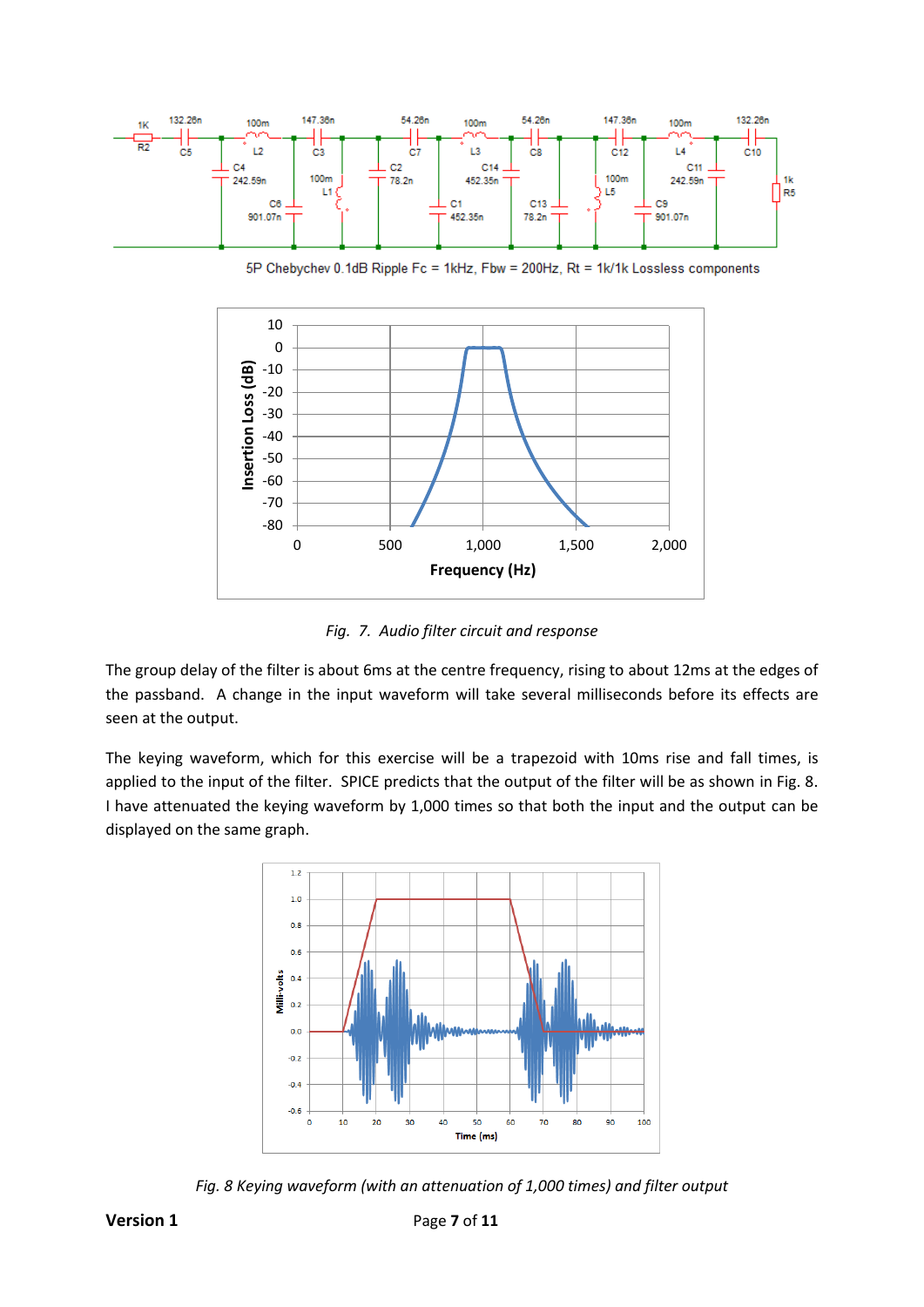The output of the filter is not continuous and demonstrates why clicks and not tones are heard when the receiver is tuned away from a strong CW station sending a string of dots. The reason why I chose a keying waveform that is a ramp is to show that the key-clicks are generated when there is sudden change in the waveform. There are two sudden changes in slope of the rising and falling edges and each generates a transient. By smoothing out these sudden changes in slope, the amplitude of the transients can be reduced.

An SDR receiver divides the spectrum into a large number of contiguous narrow band segments. If the width of each segment is several times the keying rate, then those close to the frequency of the CW transmitter will contain energy from the transients caused by the rise and fall profile of the keying waveform and will be displayed as a horizontal line (see Fig. 1).

#### **5. A practical transitional Gaussian to 6dB filter**

I obtained pole positions for the transitional Gaussian to 6dB low pass filter from Ref. 5. This book contains tables of both pole positions and component values normalised to 1 rad/sec. The required response can be obtained using two cascaded Sallen-Key active filters (Ref. 6) with suitably scaled component values. I took the pole positions for the four pole filter from the table and calculated the resistor values for preferred capacitor values. A filter with a -3dB frequency of 70Hz is shown below.



#### *Fig. 9. Four pole transitional Gaussian to 6dB low pass filter with a -3dB frequency of 35Hz*

The LM6482 is a dual rail-to-rail input and output operational amplifier and is used so that the circuit will run from a single polarity supply. As shown, the input to the filter is from a CMOS gate and switches between 0V and 5V when the key is pressed. The output can be amplified or attenuated as required.

#### **6. Practical results**

I made a crystal oscillator/diode double balanced mixer/low pass filter as a very simple direct conversion receiver and fed the output into the audio channel of my netbook running Spectrum Lab software. A function generator set to 12.5Hz (equivalent to 30wpm) keyed a breadboard 10MHz QRP TX with a Class-E PA. The first spectrum is with straight on/off keying without shaping.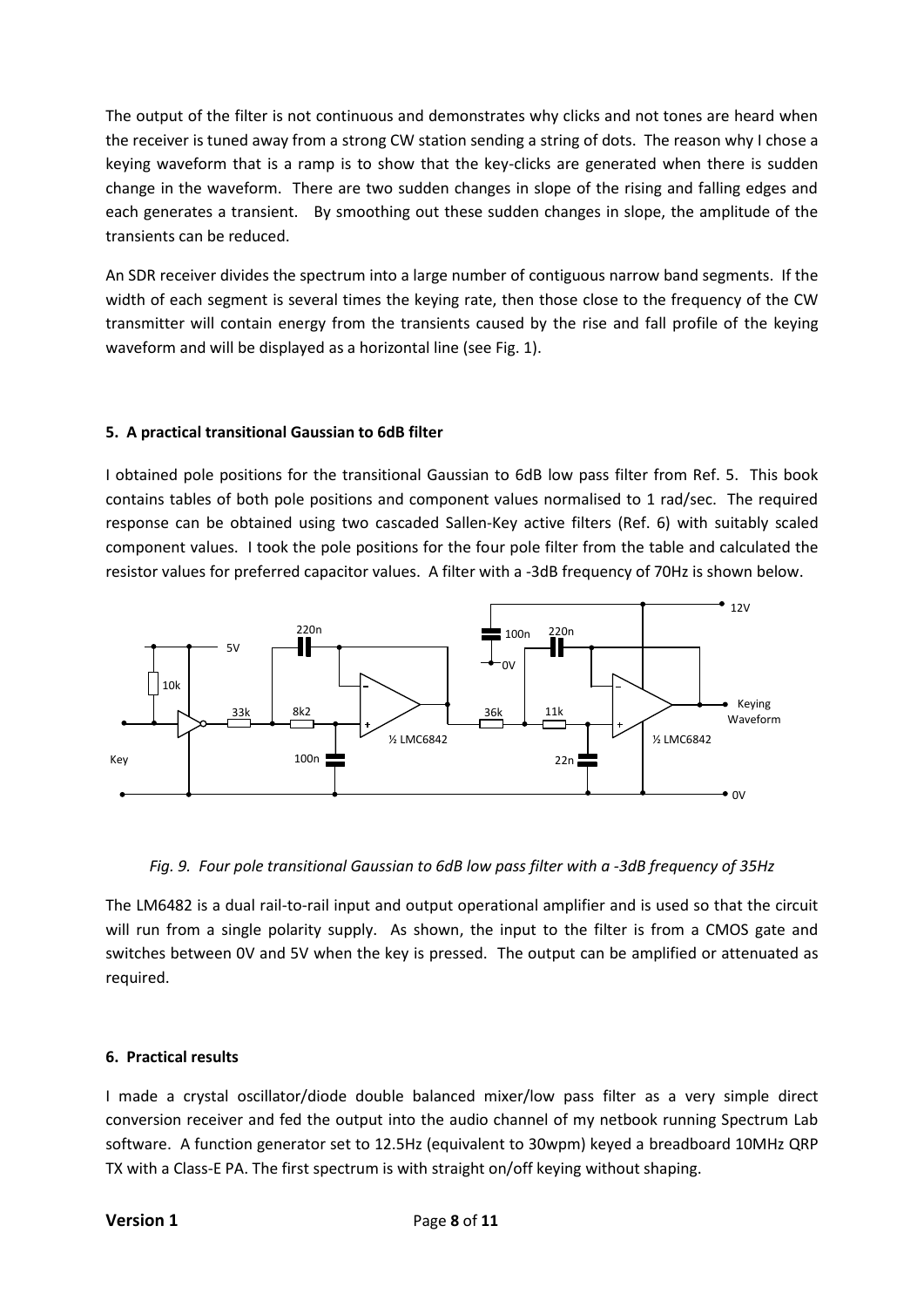

*Fig. 10. Spectrum with plain on/off keying, no shaping*

The supply voltage was then shaped by a four pole transitional Gaussian to 6dB low pass filter with a cut off frequency of 35Hz. This filter has a maximum rate of change of half that shown in Fig. 6 and is better suited to my preferred keying rate is 20wpm or less.



*Fig. 11. Spectrum with 4 pole Gaussian to 6dB filter with 35Hz cut-off frequency*

The improvement needs little in the way of comment. The -60dB bandwidth is of the order of 300Hz.

#### **7. Commercial transceivers**

INRAD (a US crystal filter manufacturer) has published a report (Ref. 7) about a modification to the Yaesu FT-1000MP to reduce the effects of key-clicks generated by this rig. It seems that the FT-1000MP has gained a reputation for generating key-clicks. The INRAD report includes transmitted frequency spectra before and after the modification and also for several other transceivers.

The INRAD report also notes that a Gaussian filter would have greatly improved the situation but for the FT-1000MP a significant cause of the excessive sidebands is the non-linearity of a FET that keys the transmitter.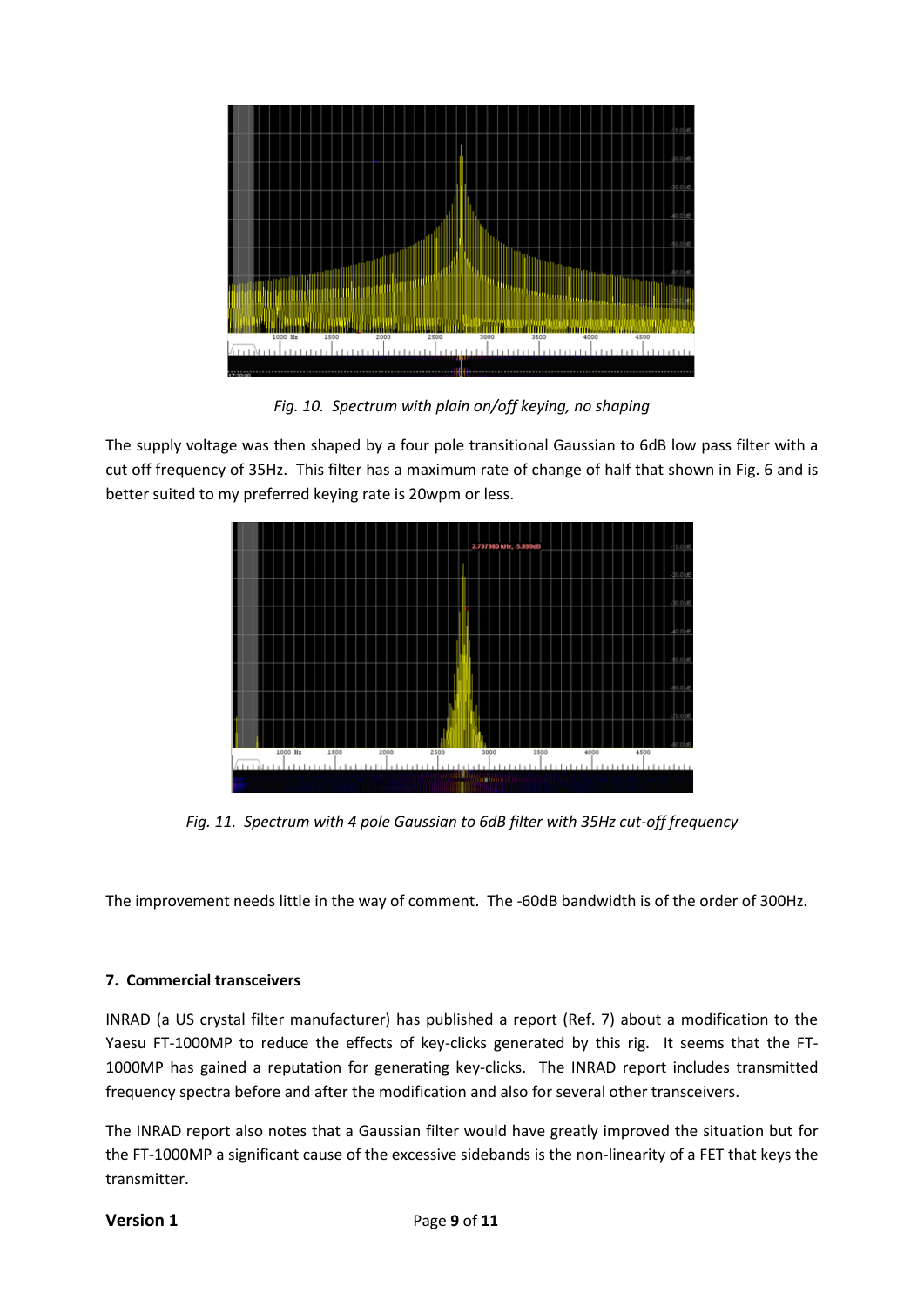Reviews of transceivers published in QST often include spectrum analyser displays of the output keyed at 60wpm.

Some commercial transceivers are tackling the problem of excessive sidebands by user selectable rise and fall times, for example the Kenwood TS-590 and the Icom IC-7300. A review of this latter transceiver by Adam Farson VA7OJ/AB4OJ (Ref. 8) has a number of scope and spectrum images of the keyed RF waveform for various rise and fall times.

### **8. Conclusion**

The best profile for CW that I found was that generated by a four pole transitional Gaussian to 6dB low pass filter. This is better than a raised cosine and easier to generate. However, it is essential that linearity is maintained and that the output waveform follows the output of the Gaussian filter. Many PA circuits that are used for CW, for example Class-C may not be suitable.

### **9. References**

- 1. ARRL Handbook 2004 Figure 12.21 (this graph may be reproduced in later editions of the Handbook).
- 2. RSGB Band Plan 2016, Radio Communication, March 2016
- 3. Nathan O. Sokal WA1HQC, "Class-E RF Power Amplifiers", QST January/February 2001
- 4. <http://www.simetrix.co.uk/site/simetrix-classic.html> this is a free evaluation but fully functional SPICE simulator. It limited to about 140 nodes.
- 5. Arthur B. Williams and Fred J. Taylor, "Electronic Filter Design Handbook", McGraw-Hill. This is one of my favourite filter design books, much more readable than "Handbook of Filter Synthesis" by Zverev, which is the standard work on filter design. It also covers low frequency op-amp filters and the book contains many tables of filter design constants.
- 6. [https://en.wikipedia.org/wiki/Sallen%E2%80%93Key\\_topology](https://en.wikipedia.org/wiki/Sallen%E2%80%93Key_topology)
- 7. https://www.**inrad**[.net/files/Pubs/About%20Key%20Clicks.pdf](https://www.inrad.net/files/Pubs/About%20Key%20Clicks.pdf)
- 8. <http://www.ab4oj.com/icom/ic7300/main.html>